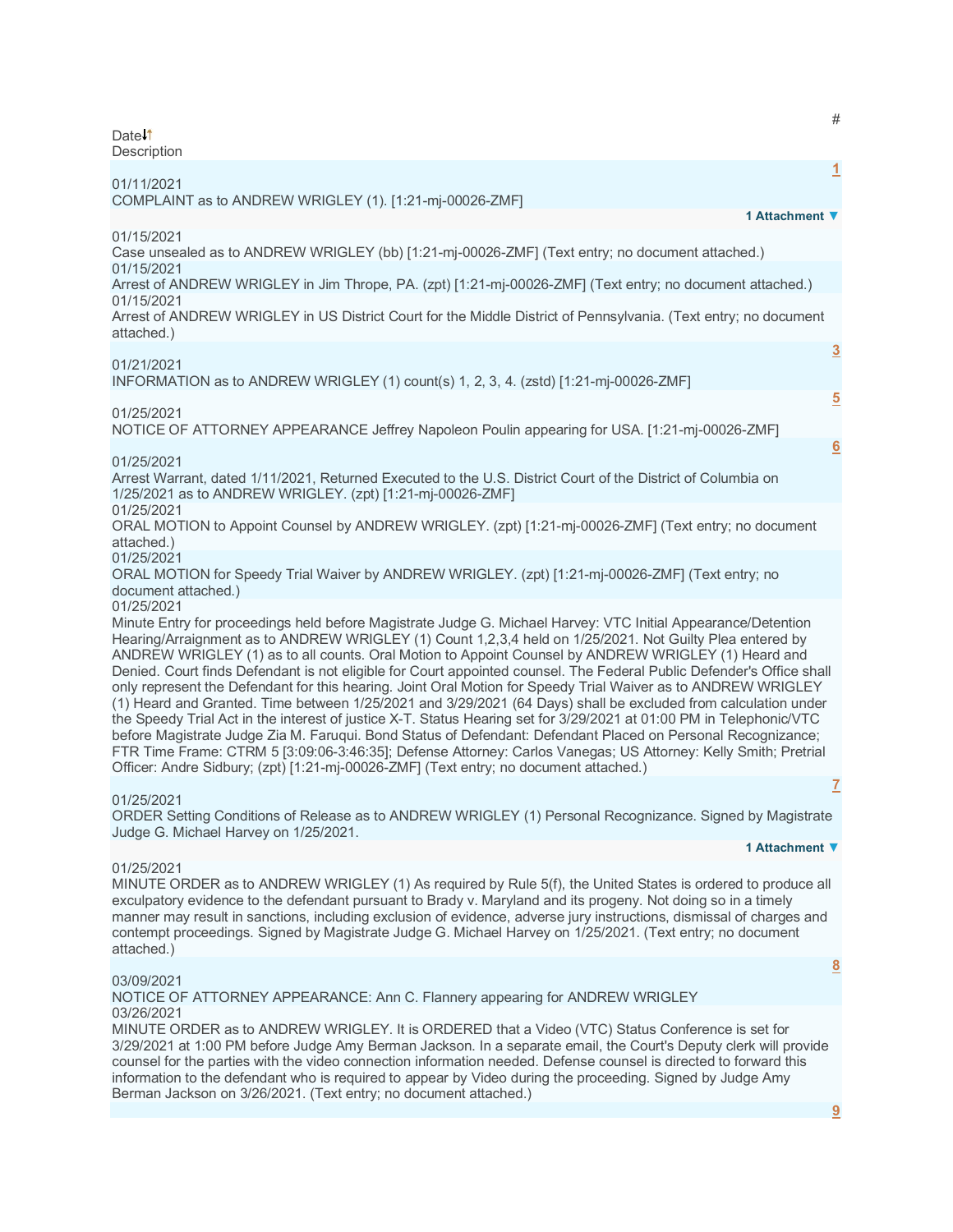## 03/26/2021

Unopposed MOTION for Protective Order by USA as to ANDREW WRIGLEY.

#### 03/29/2021

Minute Entry for proceedings held before Judge Amy Berman Jackson: Video (VTC) Status Conference as to ANDREW WRIGLEY held on 3/29/2021. Defendant appeared by Telephone. The defendant will be allowed to proceed with his scheduled travel plans in July, but as a condition of his release, he must provide, at least a week in advance of travel, the Pretrial Services Agency (PSA) with his exact itinerary, including the address of where he is going, where he is staying, how he will be getting there, and when he is returning. He must also contact PSA within one (1) business day of his return. The Court makes a finding that it is in the Interests of Justice that the time between 3/29/2021 and 6/4/2021 shall be excluded from the Speedy Trial Act calculation (START XT). Another Video (VTC) Status Conference is set for 6/4/2021 at 10:00 AM before Judge Amy Berman Jackson. Bond Status of Defendant: Defendant remains on personal recognizance bond (PR); Court Reporter: Janice Dickman; Defense Attorney: Ann C. Flannery; US Attorney: Jeffrey Napoleon Poulin. (Text entry; no document attached.) **[11](javascript:void(0))**

#### 03/29/2021

ORDER as to ANDREW WRIGLEY. Pursuant to the Due Process Protections Act, the Court ORDERS that all government counsel who have entered their appearances in this case or who do so in the future must review and comply with their disclosure obligations under Brady v. Maryland, 373 U.S. 83 (1963), and its progeny, as set forth in Local Criminal Rule 5.1. See order for details. Signed by Judge Amy Berman Jackson on 3/29/21. (lcabj2) 03/29/2021

MINUTE ORDER as to ANDREW WRIGLEY (1). The hearing currently scheduled for March 29, 2021 before Magistrate Judge Zia M. Faruqui is hereby VACATED, as the government has formally charged ANDREW WRIGLEY and there are no additional matters necessitating action by a Magistrate Judge. Signed by Magistrate Judge Zia M. Faruqui on 3/29/2021. (Text entry; no document attached.)

### 03/29/2021

ORDER as to ANDREW WRIGLEY granting unopposed 9 motion for protective order. See order for details. Signed by Judge Amy Berman Jackson on 3/29/21. (lcabj2)

#### 03/30/2021

MINUTE ORDER. On March 29, 2021, the Court granted the government's 9 motion for a protective order, and it signed the 12 order to get discovery underway as quickly as possible. However, paragraph 4d of the 12 order calls for the filing of documents under seal, without an accompanying motion for leave to file under seal as required by this court's Local Rules. Therefore, it is ORDERED that the government must submit a revised proposed protective order by April 6, 2021, which provides that if any party wishes to refer to material covered by the protective order in a pleading, it must file the pleading in accordance with Local Criminal Rule 49(f)(6). Signed by Judge Amy Berman Jackson on 3/30/21. (lcabj2) (Text entry; no document attached.)

| 03/30/2021 |  |  |  |
|------------|--|--|--|
|            |  |  |  |

NOTICE OF FILING (REVISED) PROTECTIVE ORDER by USA as to ANDREW WRIGLEY

| 1 Attachment ▼                                                                                                                                             |
|------------------------------------------------------------------------------------------------------------------------------------------------------------|
| <u>14</u>                                                                                                                                                  |
| 04/01/2021<br>PROTECTIVE ORDER (REVISED) as to ANDREW WRIGLEY. Signed by Judge Amy Berman Jackson on 4/1/21.                                               |
| 15<br>04/06/2021                                                                                                                                           |
| NOTICE of Filing by ANDREW WRIGLEY                                                                                                                         |
| 1 Attachment ▼                                                                                                                                             |
| 16                                                                                                                                                         |
| 01/19/2021<br>Rule 5(c)(3) Documents Received as to ANDREW WRIGLEY from US District Court for the Middle District of<br>Pennsylvania Case Number 3:21-mj-6 |
| <u>18</u>                                                                                                                                                  |
| 05/17/2021<br>NOTICE OF SUBSTITUTION OF COUNSEL as to USA. Attorney Furst, Mona added. Substituting for attorney Jeffrey<br>Poulin                         |
| <u>19</u>                                                                                                                                                  |

06/02/2021

Unopposed MOTION for Disclosure of Items Protected by Federal Rule of Criminal Procedure 6(e) and Sealed Materials by USA as to ANDREW WRIGLEY.

**[13](javascript:void(0))**

**[12](javascript:void(0))**

**1 Attachment ▼**

#### **1 Attachment ▼**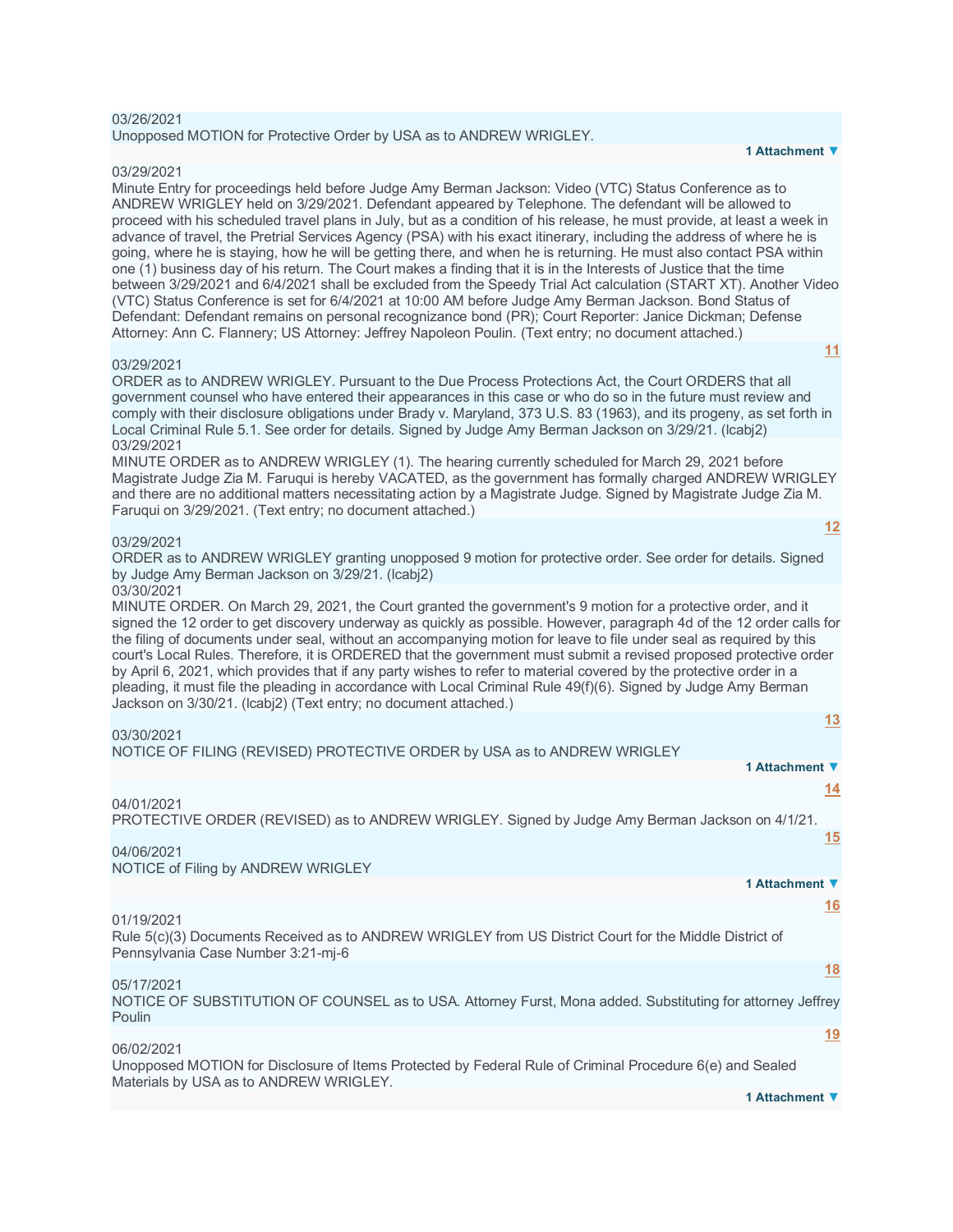## 06/03/2021

MINUTE ORDER as to ANDREW WRIGLEY. The government's unopposed 19 motion for disclosure is GRANTED. The government may provide in discovery both sealed materials, pursuant to the previously entered protective order, and materials protected by Federal Rule of Civil Procedure 6(e). The Court will address the applicability to any codefendants if and when they are joined. Signed by Judge Amy Berman Jackson on 6/3/21. (lcabj2) (Text entry; no document attached.)

### 06/03/2021

MOTION to Continue and, MOTION to Exclude Time Under the Speedy Trial Act by USA as to ANDREW WRIGLEY. **1 Attachment ▼**

### 06/04/2021

Minute Entry for proceedings held before Judge Amy Berman Jackson: Video (VTC) Status Conference as to ANDREW WRIGLEY held on 6/4/2021. Another Video (VTC) Status Conference is set for 7/20/2021 at 11:00 AM before Judge Amy Berman Jackson. The defendant will be allowed to proceed with his scheduled travel plans in July, but as a condition of his release, he must provide, at least a week in advance of travel, the Pretrial Services Agency (PSA) with his exact itinerary, including the address of where he is going, where he is staying, how he will be getting there, and when he is returning. He must also contact PSA within two (2) business days of his return. The Court makes a finding that it is in the Interests of Justice that the time between 6/4/2021 and 7/20/2021 shall be excluded from the Speedy Trial Act calculation (START XT). For the reasons stated on the record during the Status Conference held this date, and the exclusion of time between 6/4/2021 and 7/20/2021, the Government's 21 Motion to Continue and to Exclude Time under the Speedy Trial Act is Denied as Moot. Bond Status of Defendant: Defendant Remains on Personal Recognizance Bond; Court Reporter: Janice Dickman; Defense Attorney: Ann C. Flannery; US Attorney: Mona Furst. (Text entry; no document attached.)

### 06/10/2021

|  | NOTICE of Filing Discovery Correspondence by USA as to ANDREW WRIGLEY |
|--|-----------------------------------------------------------------------|
|  |                                                                       |

# 06/23/2021 NOTICE of Filing Discovery Correspondence by USA as to ANDREW WRIGLEY

07/12/2021 NOTICE of Memorandum Regarding Status of Discovery by USA as to ANDREW WRIGLEY

#### **1 Attachment ▼**

**1 Attachment ▼**

**1 Attachment ▼**

**[21](javascript:void(0))**

**[22](javascript:void(0))**

**[23](javascript:void(0))**

**[24](javascript:void(0))**

## 07/20/2021

Minute Entry for proceedings held before Judge Amy Berman Jackson: Video (VTC) Status Conference as to ANDREW WRIGLEY held on 7/20/2021. Another Status Conference is set for 9/8/2021 at 3:00 PM (In Person) in Courtroom 3 before Judge Amy Berman Jackson. If the hearing on 9/8/2021 is to be converted to a disposition, the draft plea paperwork must be emailed to the Court's Deputy Clerk by 9/3/2021. The Court makes a finding that it is in the Interests of Justice that the time between 7/20/2021 and 9/8/2021 shall be excluded from the Speedy Trial Act calculation (START XT). Bond Status of Defendant: Defendant Remains on Personal Recognizance Bond (PR); Court Reporter: Janice Dickman; Defense Attorney: Ann C. Flannery; US Attorney: Mona Furst. (Text entry; no document attached.)

### 09/08/2021

Minute Entry for proceedings held before Judge Amy Berman Jackson: Video (VTC) Plea Agreement Hearing as to ANDREW WRIGLEY held on 9/8/2021 Plea of Guilty entered as to Count: 4. REFERRAL TO PROBATION OFFICE for Presentence Investigation. Sentencing set for 12/2/2021 at 3:00 PM in Courtroom 3 (In Person) before Judge Amy Berman Jackson. Sentencing Memoranda from the parties are due by 11/23/2021. Bond Status of Defendant: Defendant Remains on Personal Recognizance Bond; Court Reporter: Elizabeth Saint-Loth; Defense Attorney: Ann C. Flannery; US Attorney: Mona Furst. (Text entry; no document attached.)

### 09/08/2021

WAIVER of Trial by Jury as to ANDREW WRIGLEY. Approved by Judge Amy Berman Jackson on 9/8/2021.

#### 09/08/2021

PLEA AGREEMENT as to ANDREW WRIGLEY.

### 09/08/2021

STATEMENT OF OFFENSE by USA as to ANDREW WRIGLEY.

**[30](javascript:void(0))**

**[27](javascript:void(0))**

**[28](javascript:void(0))**

**[29](javascript:void(0))**